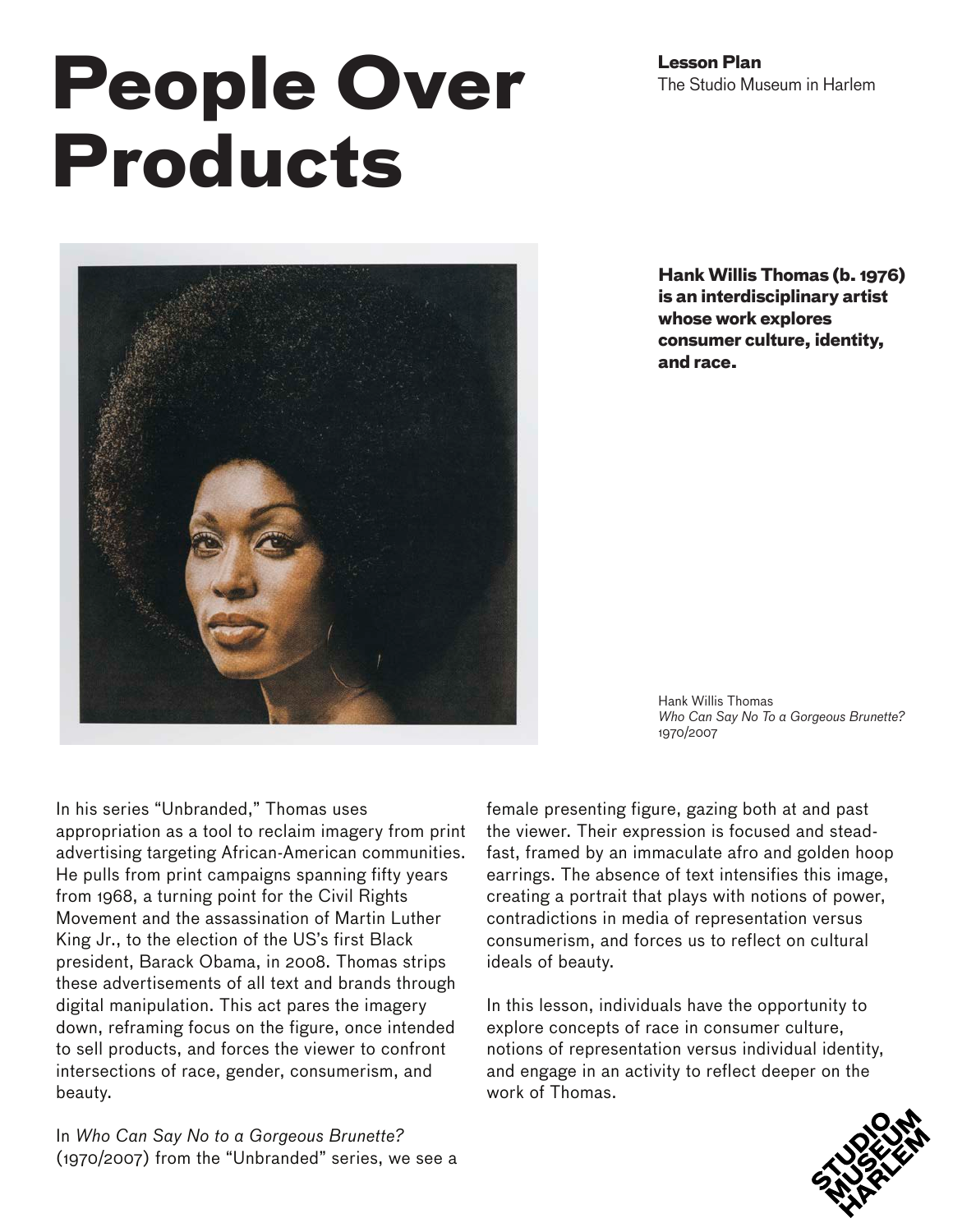**Lesson Plan People Over Products**  Page 2

# **Objective**

You are invited to engage with the piece *Who Can Say No to a Gorgeous Brunette?* by Hank Willis Thomas. This lesson offers a moment to reflect on broad and personal notions of race, identity, and personal power and how such concepts intersect with consumer culture and appropriation on multiple levels. After a moment of reflection, a collage-based project will follow.

# **Essential Question**

How can cultures and communities who are represented in popular media and express their power? What does it mean to see yourself reflected in mass media? How can you reclaim and capture your own image? How do you see yourself and your community?

## **Vocabulary**

# *Advertisement*

a notice or announcement in a public medium promoting a product, service, or event or publicizing a job vacancy.

#### *Representation*

the action of speaking or acting on behalf of someone or the state of being so represented. The description or portrayal of someone or something in a particular way or as being of a certain nature.

#### *Identity*

who a person is, or the qualities of a person or group that make them different from others

#### *Appropriate*

taking (something) for one's own use, typically without the owner's permission.

# **Materials**

Magazines, periodicals and/or print material **Scissors** Glue Stick A sheet of paper

#### **Preparation**

- 1. Take a first look at *Who Can Say No to a Gorgeous Brunette?* by Hank Willis Thomas. What do you notice about this image? About the figure depicted? What do you think this image was originally intended to sell?
- 2. For a more in-depth perspective of the artist, read this interview with [Hank Willis Thomas about image,](https://crystalbridges.org/blog/an-interview-with-hank-willis-thomas-part-i/)  [material culture, and Beyoncé from Crystal Bridges](https://crystalbridges.org/blog/an-interview-with-hank-willis-thomas-part-i/).
- 3. Watch [this video presented by Beats by Dre.](https://www.youtube.com/watch?v=h0rfCYy9jbI) Ask yourself, what is the difference between loving a culture versus the members that make it? How can we become more conscious of our roles in such economies?
- 4. For a second time, meditate on *Who Can Say No to a Gorgeous Brunette?* What do you notice about this image now? Is anything different from your first look? What is this image selling and portraying now?
- 5. Collect materials and prepare your workspace.

#### **Methods**

- 1. Using magazines, periodicals, and other printed matter as your materials, first collect imagery from print campaigns and advertisements.
- 2. From these sourced images and using a sheet of paper as your base, create a collage that gives power to its subject.
- 3. Allow enough time for your work to dry.

#### **Reflection**

- 1. Display your work on a wall or table, view it from up close and a few steps away.
- 2. What was your experience making this artwork? How did you choose your source images? How have they been transformed from their origins and what do they express now?
- 3. Share your work with your broader community via social media and tag @studiomuseum.

#### **Additional Resources and links referenced**

- [Hank Willis Thomas: Unbranded](https://www.blockmuseum.northwestern.edu/exhibitions/2018/hank-willis-thomas-unbranded.html)
- [Artist Hank Willis Thomas "unbrands" advertising](https://nublockmuseum.blog/2018/04/06/hank-willis-thomas-unbranded/)  [culture at the Block Museum of Art](https://nublockmuseum.blog/2018/04/06/hank-willis-thomas-unbranded/)
- [Black Lives Matter | Burns Group](https://www.burnsgroupnyc.com/blm)
- **Popular and Pervasive Stereotypes of African** [Americans | National Museum of African American](https://nmaahc.si.edu/blog-post/popular-and-pervasive-stereotypes-african-americans)  [History and Culture](https://nmaahc.si.edu/blog-post/popular-and-pervasive-stereotypes-african-americans)
- Racial and Ethnic Notions: Representing Race [through Popular Culture](https://www.youtube.com/watch?v=bAzFrjbdDM8&feature=youtu.be)
- [California Newsreel ETHNIC NOTIONS](http://newsreel.org/video/ETHNIC-NOTIONS)
- [Essence: Black women still poorly depicted in media](https://www.washingtonpost.com/blogs/she-the-people/wp/2013/10/10/essence-black-women-still-poorly-depicted-in-media/)  [- The Washington Post](https://www.washingtonpost.com/blogs/she-the-people/wp/2013/10/10/essence-black-women-still-poorly-depicted-in-media/)
- [Posing Beauty: African American Images from the](https://wwnorton.com/books/9780393066968)  [1890s to the Present](https://wwnorton.com/books/9780393066968)
- Black Beauty: Photography Between Art and [Fashion](https://www.nytimes.com/2019/09/05/arts/design/black-vanguard-photography-antwaun-sargent.html)